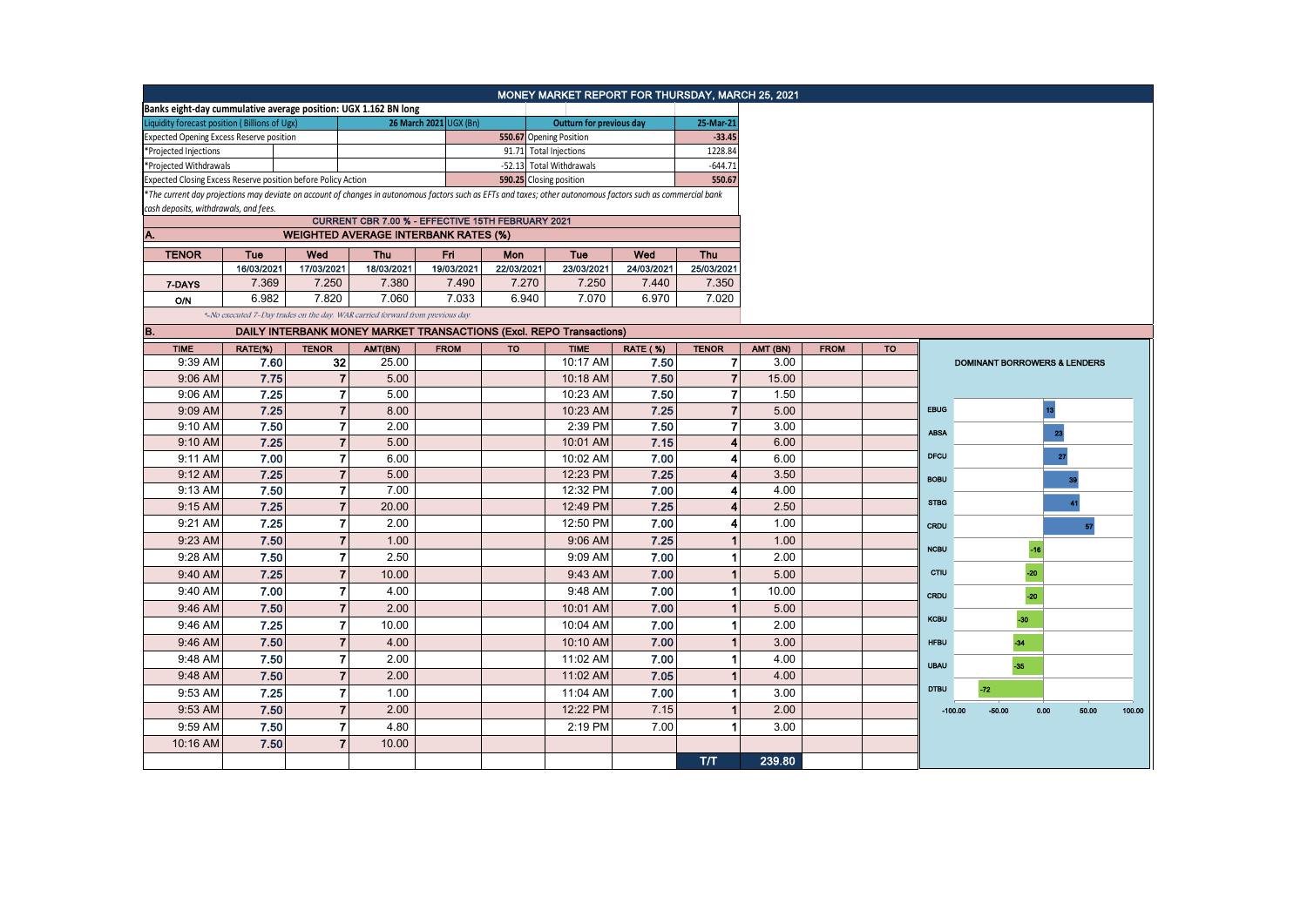| $\overline{\mathbf{C}}$ .  |  |                                           |                                     |                                                                                       |                          |                            | CBR AND THE 7- DAY WAR INTERBANK RATES |                                                                                         |                |                       |                       |
|----------------------------|--|-------------------------------------------|-------------------------------------|---------------------------------------------------------------------------------------|--------------------------|----------------------------|----------------------------------------|-----------------------------------------------------------------------------------------|----------------|-----------------------|-----------------------|
|                            |  |                                           |                                     |                                                                                       |                          |                            |                                        |                                                                                         |                |                       |                       |
| 9.000                      |  |                                           |                                     |                                                                                       |                          |                            |                                        |                                                                                         |                |                       |                       |
| 8.000                      |  |                                           |                                     |                                                                                       |                          |                            |                                        |                                                                                         |                |                       |                       |
| 7.000                      |  |                                           |                                     |                                                                                       |                          |                            |                                        |                                                                                         |                |                       |                       |
|                            |  |                                           |                                     |                                                                                       |                          |                            |                                        |                                                                                         |                |                       |                       |
| 6.000                      |  |                                           |                                     |                                                                                       |                          |                            |                                        |                                                                                         |                |                       |                       |
| 5.000                      |  |                                           |                                     |                                                                                       |                          |                            |                                        |                                                                                         |                |                       |                       |
| 4.000                      |  |                                           |                                     |                                                                                       |                          |                            |                                        |                                                                                         |                |                       |                       |
|                            |  |                                           |                                     |                                                                                       |                          |                            |                                        | 10/03/2021 11/03/2021 12/03/2021 15/03/2021 16/03/2021 17/03/2021 18/03/2021 19/03/2022 |                | 22/03/2022 23/03/2022 | 24/03/2022 25/03/2022 |
|                            |  |                                           |                                     | -7-day WAR                                                                            | -CBR rate                |                            | -Upper bound                           | -Lower bound                                                                            |                | • Overnight WAR       |                       |
|                            |  |                                           |                                     |                                                                                       |                          |                            |                                        |                                                                                         |                |                       |                       |
| D.                         |  |                                           |                                     | MONETARY POLICY OPERATIONS MATURITIES PROFILE: (01 APR 2021 - 20 MAY 2021)            |                          |                            |                                        |                                                                                         |                |                       |                       |
| <b>DATE</b>                |  | <b>THUR</b><br>01-Apr-21                  | <b>THUR</b><br>15-Apr-21            | <b>THUR</b><br>22-Apr-21                                                              | <b>THUR</b><br>29-Apr-21 | <b>THUR</b><br>20-May-21   | <b>TOTAL</b>                           |                                                                                         |                |                       |                       |
| <b>REPO</b>                |  | 340.46                                    | $\sim$                              | $\blacksquare$                                                                        | $\overline{\phantom{a}}$ | $\overline{\phantom{a}}$   | 340.46                                 |                                                                                         |                |                       |                       |
| <b>REV REPO</b>            |  | $\sim$                                    | $\overline{\phantom{a}}$            | $\overline{\phantom{a}}$                                                              | $\sim$                   | $\overline{\phantom{a}}$   | $\sim$                                 |                                                                                         |                |                       |                       |
| <b>DEPO AUCT</b>           |  | 59.10                                     | 104.50                              | 77.52                                                                                 | 37.30                    | 14.60                      | 293.02                                 |                                                                                         |                |                       |                       |
| <b>TOTALS</b>              |  | 399.56                                    | 104.50                              | 77.52                                                                                 | 37.30                    | 14.60                      | 633.48                                 |                                                                                         |                |                       |                       |
|                            |  |                                           |                                     | Total O/S Deposit Auction balances held by BOU up to 20 MAY 2021: UGX 293 BN          |                          |                            |                                        |                                                                                         |                |                       |                       |
|                            |  | (Ei) STOCK OF TREASURY SECURITIES         |                                     | Total O/S Repo, Reverse Repo & Deposit Auction balances held by BOU: UGX 633 BN       |                          | Eii)                       |                                        | <b>MONETARY POLICY MARKET OPERATIONS</b>                                                |                |                       |                       |
|                            |  |                                           | LAST TBIILS ISSUE DATE: 11-MAR-2021 |                                                                                       |                          |                            |                                        | (VERTICAL REPOS, REV-REPOS & DEPOSIT AUCTIONS)                                          |                |                       |                       |
|                            |  | On-the-run O/S T-BILL STOCKs (Bns-UGX)    |                                     | 6,027.88                                                                              | 26/03/2021               | OMO                        | <b>ISSUE DATE</b>                      | <b>AMOUNT</b>                                                                           | <b>WAR</b>     | <b>RANGE</b>          | <b>TENOR</b>          |
|                            |  | On-the-run O/S T-BONDSTOCKs(Bns-UGX)      |                                     | 18,583.56                                                                             | 26/03/2021 REPO          |                            | $17$ -Feb $\vert$ -                    | 313.50                                                                                  | 7.000          |                       |                       |
|                            |  | <b>TOTAL TBILL &amp; TBOND STOCK- UGX</b> |                                     | 24,611.44                                                                             |                          | <b>REPO</b>                | 18-Feb-                                | 601.00                                                                                  | 7.000          |                       | 7                     |
| O/S=Outstanding            |  |                                           |                                     |                                                                                       |                          | <b>DAUT</b>                | $18$ -Feb                              | 34.95                                                                                   | 7.324          |                       | 28                    |
| <b>MATURITY</b>            |  | <b>TOTAL STOCK YTM (%)</b><br>(BN UGX)    | AT CUT OFF*                         | <b>CHANGE IN</b><br>YTM (+/-)                                                         |                          | <b>DAUT</b><br><b>REPO</b> | 18-Feb<br>23-Feb                       | 61.39<br>136.50                                                                         | 7.589<br>7.000 |                       | 56<br>$\overline{2}$  |
| 91                         |  | 78.94                                     | 6.990                               | 0.000                                                                                 |                          | <b>REPO</b>                | 25-Feb                                 | 354.50                                                                                  | 7.000          |                       | $\overline{7}$        |
| 182                        |  | 437.31                                    | 10.072                              | $-0.228$                                                                              |                          | <b>DAUT</b>                | 25-Feb                                 | 58.97                                                                                   | 7.303          |                       | 28                    |
| 364                        |  | 5,511.63                                  | 11.550                              | $-0.297$                                                                              |                          | <b>DAUT</b>                | 25-Feb                                 | 108.34                                                                                  | 7.576          |                       | 56                    |
| 2YR                        |  | $\sim$                                    | 13.550                              | $-1.700$                                                                              |                          | <b>REPO</b>                | 26-Feb                                 | 316.00                                                                                  | 7.000          |                       | $6\phantom{1}$        |
| 3YR                        |  | $\sim$                                    | 13.977                              | $-1.973$                                                                              |                          | <b>REPO</b>                | 02-Mar                                 | 252.00                                                                                  | 7.000          |                       | $\overline{2}$        |
| 5YR                        |  | 1,871.05                                  | 16,500                              | 1.600                                                                                 |                          | <b>DAUT</b>                | 04-Mar                                 | 32.04                                                                                   | 7.305          |                       | 28                    |
| <b>10YR</b>                |  | 8,547.22                                  | 15.970                              | $-0.030$                                                                              |                          | <b>DAUT</b>                | 04-Mar                                 | 58.42                                                                                   | 7.585          |                       | 56                    |
| <b>15YR</b><br><b>20YR</b> |  | 7,147.58<br>1,017.70                      | 16.100<br>16.990                    | $-0.400$<br>$-0.510$                                                                  |                          | <b>REPO</b><br><b>REPO</b> | $04$ -Mar<br>05-Mar                    | 1,012.00<br>128.00                                                                      | 7.000<br>7.000 |                       | $\overline{7}$<br>6   |
|                            |  |                                           |                                     | Cut OFF is the lowest price/ highest yield that satisfies the auction awarded amount. |                          | <b>REPO</b>                | 11-Mar                                 | 885.00                                                                                  | 7.000          |                       | $\overline{7}$        |
|                            |  |                                           |                                     |                                                                                       |                          | <b>REPO</b>                | 15-Mar                                 | 203.50                                                                                  | 7.000          |                       | 3                     |
|                            |  |                                           |                                     |                                                                                       |                          | <b>DAUT</b>                | 18-Mar                                 | 25.06                                                                                   | 7.330          |                       | 28                    |
|                            |  |                                           |                                     |                                                                                       |                          | <b>DAUT</b>                | 18-Mar                                 | 11.96                                                                                   | 7.558          |                       | 56                    |
|                            |  |                                           |                                     |                                                                                       |                          | <b>REPO</b><br><b>DAUT</b> | 18-Mar<br>25-Mar                       | 550.00<br>45.05                                                                         | 7.000<br>7.306 |                       | $\overline{7}$<br>28  |
|                            |  |                                           |                                     |                                                                                       |                          | <b>DAUT</b>                | $25$ -Mar                              | 14.43                                                                                   | 7.541          |                       | 56                    |
|                            |  |                                           |                                     |                                                                                       |                          | <b>REPO</b>                | 25-Mar                                 | 340.00                                                                                  | 7.000          |                       | $\overline{7}$        |